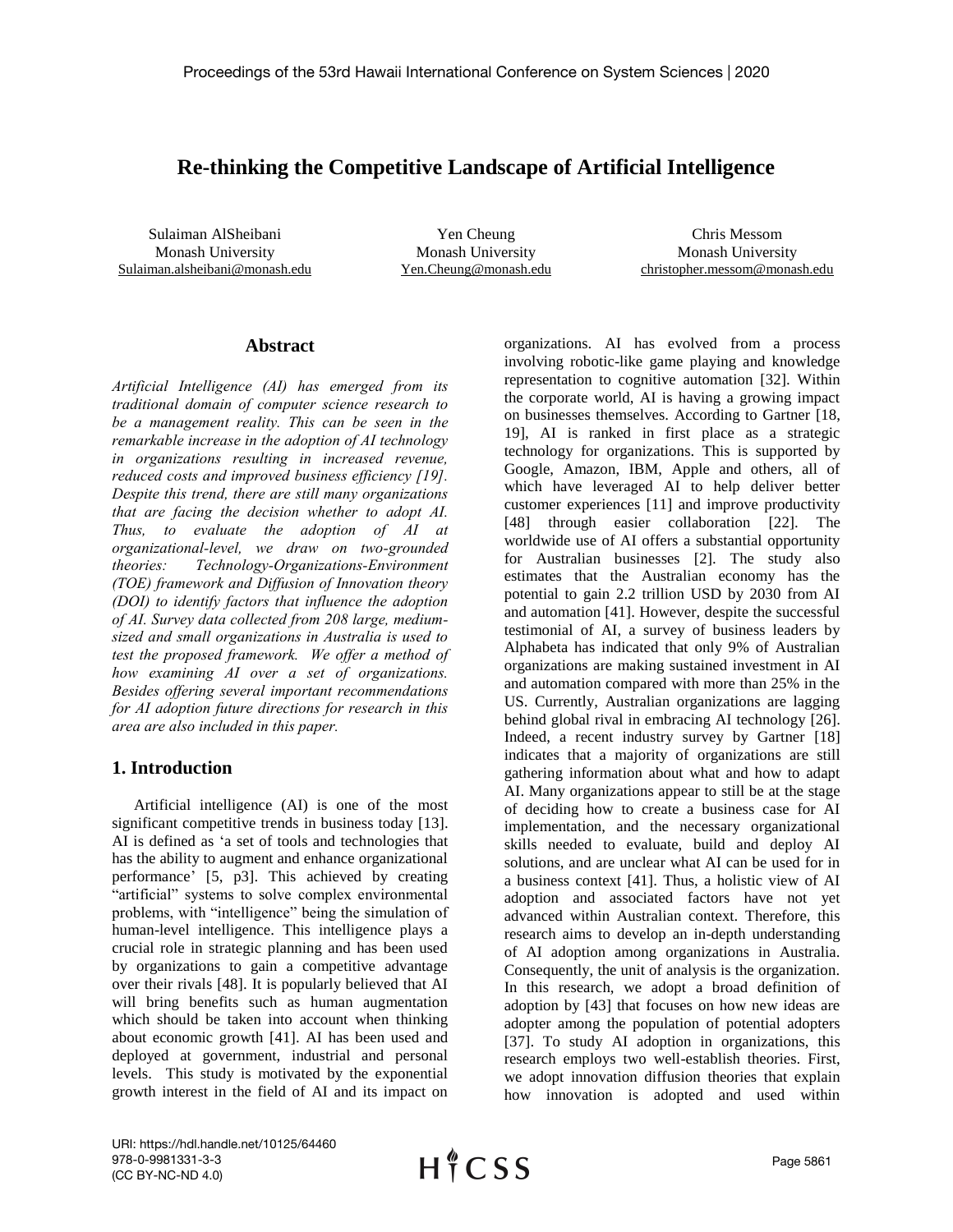organizations [42, 43]. Second, we employ a general theory – the Technology-Organization-Environment (TOE) framework - to identify and theorize which factors influence the adoption of AI at the organization level in the Australian context. Therefore, this study proposes a comprehensive framework to evaluate AI adoption on the part of organizations, and secondly to verify the fitness of the proposed AI adoption framework with regard to how it affects the successful adoption of AI on the part of organizations. The following research questions are formulated to address this broad goal: *1) What are the factors specific to AI which impact an organization's aim to adopt AI? 2) To what extent do those factors influence the adoption of AI on the part of Australian organizations?* To answer these research questions, we offer a method of how examining AI over a set of organizations leads to identifying the factors which impact AI adoption.

## **2. Theoretical Background 2.1 AI from Science Fiction to Business Fact**

The rise of digital transformation powered by AI has become an important driver for change in various industries. Investments in AI around the world have grown at a staggering rate over the last four years. AI has become one of the key technologies being considered by organizations worldwide [17]. This notion of AI is in itself nothing new. It was developed in the 1950s as a computer science discipline in the United States since its introduction by Professor John McCarthy at a conference held at Dartmouth in 1956, when he described AI as the '...science and engineering of making intelligent machines, especially intelligent computer programs'[31, p.423]. A range of terms such as "Machine Intelligence," "Intelligence Agents," "Intelligent Systems" and "Algorithms" also serve as labels for describing AI. Today, AI starting to become an essential feature of almost all industries [9] including education [22], healthcare [57], finance [3], transportation [11], agriculture [6], and manufacturing [32]. In these contexts, AI consists of a comprehensive set of training computers that aim to do tasks involving human intelligence. AI encompasses many different aspects, including machine learning, deep learning, expert systems, and robotics [41]. Although many researchers have focused on AI techniques from various perspectives, AI adoption at the organizational level faces several challenges because of its complexity [13]. According to a McKinsey Global report [31] the implementation of AI at the organizational-level poses crucial challenges that cut across developers, government, and employees [12]. In fact, the adoption of AI technologies at an early stage is challenging, as multiple aspects may need to be taken into consideration [41]. From this perspective, the Information system (IS) adoption theories are useful to underline and overcome the challenges to new technological innovation adoption, such as AI adoption at the organizational-level [60].

## **2.2 Technology Innovation and AI**

 A considerable number of empirical IS research has involved the study of technology adoption at either an individual level [34, 42] or at an organizational level [60]. Given the unique nature of AI regarding their values, resources, and technical knowledge, a theoretical structure for AI adoption needs to take into account the necessary capabilities to manage and adapt such innovation. AI technology and its techniques offered today are a result of several tools developed for very different tasks [41]. In line with IS innovation literature, researchers have suggested that there are also different forms of innovation. Swanson [45] identified three basic kinds of IS innovation: technical innovation (e.g., relational databases) that is restricted to the IS function, support innovation (e.g., payroll systems) that apply IS to support administrative tasks and complex innovation (e.g., e-business) that relates to innovation that has strategic relevance to the organization. We argue that AI is a complex innovation, in the sense that AI offers a new strategic approach towards business decision-making, resulting in new ways to create value which are not well understood [13]. It can be anticipated that the complex innovation associated with AI will trigger significant organizational change through the introduction of new technological processes and new organizational practices. Rogers argued that the adoption of complex innovation requires an advantages technology foundation as well as a carefully thought out organizational strategy and a comprehensive environmental policy. In line with these arguments, we employ the TOE framework and DOI theory to determine the factors that affect AI adoption. Both theories are similarly applied to adopting innovation at the organization level in terms of such innovations as electronic data interchange [23], and e-business [60], and SaaS [34]. This has received a great deal of empirical support from different technology innovations [35]. Recent developments in technology innovation with regard to IT adoption have suggested three dimensions in terms of related forces: the technological, organizational or environmental contexts [34]. According to Tornatzky and Fleischer [46], the TOE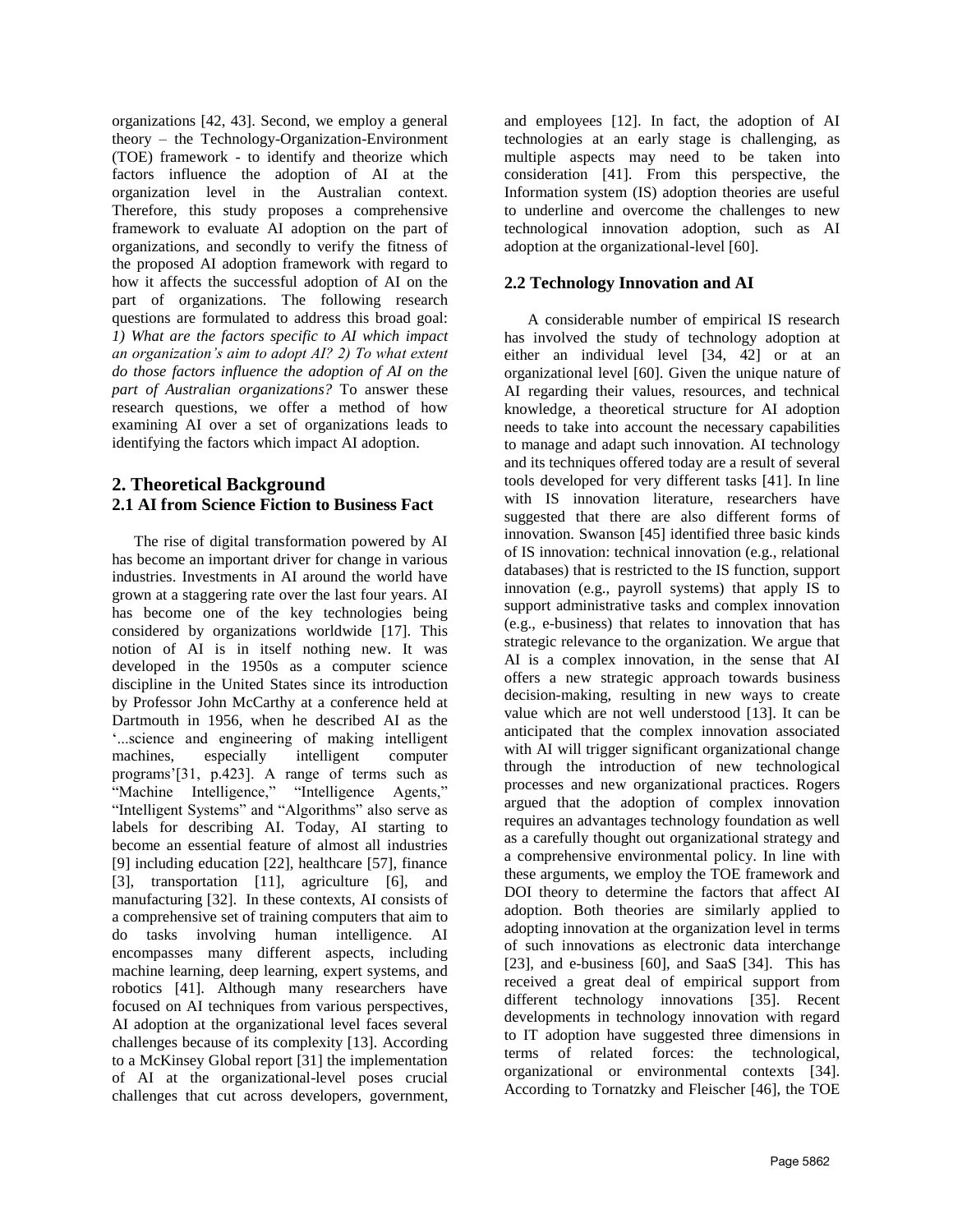framework with regard to the adoption of innovation at the organization level is not only built on technological factors but is also influenced by organizational and environmental contexts. Therefore, we draw on the TOE framework to identify the AI adoption factors. The TOE framework becomes a powerful framework for understanding the adoption of technological innovation on the part of an organization [54]. Besides, unlike other adoption theories, the TOE framework does not specify a set of factors that affect innovation adoption [2]. The DOI theory [42] focuses on how new ideas are communicated through culture. According to the DOI theory, there are five characteristics of a new innovation that may be essential for its adoption: relative advantage, compatibility, complexity, trialability, and observability. In line with DOI theory, the organizational context and the innovation characteristics determine the likelihood of adoption [54]. Rogers [42] found a basic pattern that was almost universally present as innovation ideas diffuse through a culture. Therefore, the underlying AI dimensions that lead to organization adoption, as well as the adoption factors, deserve closer investigation.

## **3. Framework and Hypotheses Development**

 The identification and development of AI factors were based on the procedure proposed by [60] and the two-procedure approach developed by [49]. These two procedural methods helped us to determine a set of factors that are theoretically related to the context of AI adoption. *Procedure 1: factor identification* In line with this step, first, we consider those factors that are significant for IT innovation adoption at the organizational level from the existing literature [37]. Therefore, we review factors from the related IT adoption innovation literature at the organization level, that draw on the TOE framework and on DOI theory and prior AI research [4]. Based on the outcomes, we have identified five factors that have been noted as being significant determinants of organization IT innovation adoption: relative advantage, top management support, firm size, government regulations, and competitive pressures. *Procedure 2: AI dimensions* In the second step, review the theoretical relevance of the TOE factors identified in procedure 1 and assesses them with prior AI research to understand the characteristics of AI adoption. In line with this argument, [60] suggests the initial model dimension or domain can be justified based on existing literature or expert knowledge. Therefore, we identify a new factor for AI that were not mentioned in prior studies.

Increasingly, a considerable amount of studies has underlined a number of AI dimensions. McKinsey and Global Institute Company has suggested a number of key dimensions of AI adoption [25]. The first dimension is the level of digital maturity of the organization. AI's dependence on a digital foundation develops as each new generation of innovation builds on the previous one [41]. The organization's digital maturity is defined as the availability of the essential organizational resources for AI adoption [25]. In this study, we refer to digital maturity as the availability of the essential organizational resources for AI adoption. Thus, the implementation of AI requires not only the technical factors of IT but also human resources. In the context of this research, we argue that the availability of AI skills and data capability is critical for AI adoption. Due to the confusion that may be caused by the term digital maturity we adopt the concept of organizational readiness that we believe is much more accurate in terms of representing the AI factors. Wright [54] define organization readiness as "organization capability to support these innovations and existing technology" (p.515). In the context of this research, organization readiness refers to both human and capital resources such as computer hardware, data, and networking, all of which are essential in terms of AI adopting innovations. As a result, we combined organizational readiness, which is an organizational factor, into our framework as a key determinant of AI adoption.

The second dimension is the management awareness of AI. Strong top management support goes hand in hand with AI adoption [25]. Regardless of how advanced organizations are in terms of technology deployment, many barriers must be faced with regard to the adoption of AI. Such adoption at an early stage is challenging, as multiple aspects may need to be taken into consideration. AI offers a new strategic approach towards business decision-making, resulting in new ways to create value, which are not well understood [13]. According to a McKinsey Global report [19], the implementation of AI within organizations poses crucial challenges that cut across developers, government, and employees [25]. Organizations worldwide are facing substantial challenges as a result of the economic and technological developments in AI [40]. Prior studies have identified numerous barriers and enablers that affect AI adoption which we have used to frame our survey [9]. There is currently a need however, for further exploration of the main barriers that are important with regard to the adoption of AI in organizations in Australia. To address these challenge to AI adoption, we propose to examine the effects of the managerial obstacles. These obstacles refer to the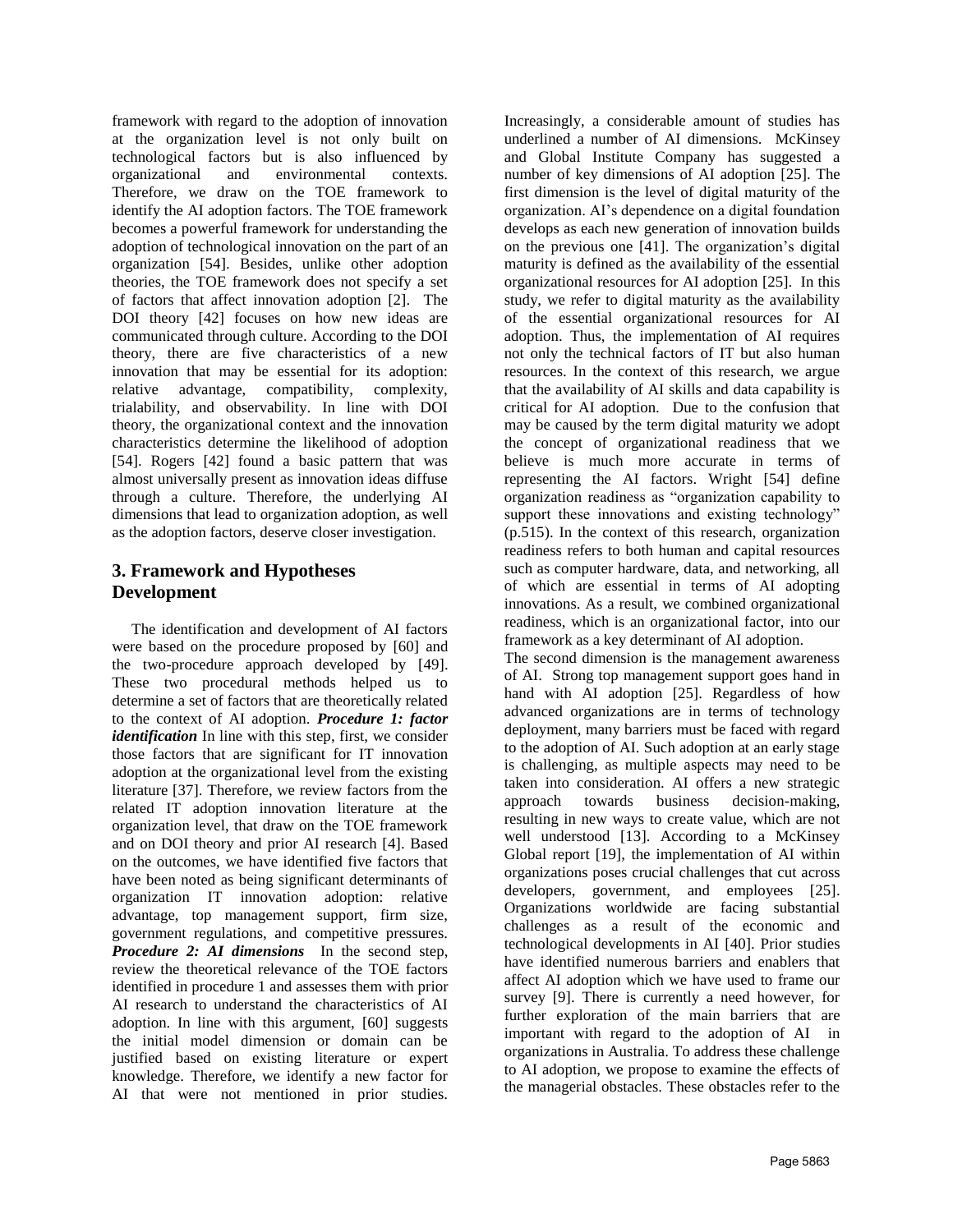lack of managerial skills associated with managing organizational adaptations to AI. We suggest, when organizations come up against obstacles when organizational changes, there is a need to develop a business case for AI implementation. This would incorporate limitations on the technology capabilities, the lack of clarity in terms of what AI can be used for the organizations, and the lack of access to new skills to evaluate, build and deploy AI solutions that lead to difficulties in achieving smooth AI adoption. To date, this has not been empirically tested.

 The third dimension of AI is that organizations need to align AI to their core business. Consequently, AI transformations require a solid AI business case that should be aligned with existing strategies. Building on DOI theory [34], we assess the AI compatibility of an organization to its existing culture and current processes. Compatibility has been noted as one of the most commonly cited factors with regard to technology innovation [60]. Picoto [38] argue that the most common significant characteristics are relative advantage and compatibility, both of which are going to be applied in this study. Therefore, decision-makers will be willing to adopt AI if the organization's role, responsibilities and accountability are clearly defined within each AI project, and these are compatible with its internal processes and culture. From this perspective, we suggest that an organization with a high level of technology compatibility will be in a better position to adopt AI. After reviewing the literature dealing with IT diffusion innovation, and considering previous AI research in order to understand the characteristics of AI, we propose an AI adoption framework as shown in Figure 1, in which the three functional areas of technology, organization, and environment are measured in terms of relative advantage, compatibility, top management support, managerial obstacles, organization size, organizational readiness, competition pressure, and government regulatory.

#### **3.1 Framework Development**

 A theoretical model with regard to AI adoption needs to take into account factors that affect the propensity of an organization to adopt AI, which is rooted in the specific technological, organizational, and environmental conditions of that organization. This framework extends our previous study on the AI adoption at the organizational-level [4, 5]. *The role of technology-related factors.* The technological factors are measured by relative advantage and by the degree of compatibility, both of which can positively influence new technology adoption. First, Relative



**Figure 1. Research framework for AI adoption**

advantage refers to the perceived advantage of adopting AI at the organizational-level. Any organization must carefully consider the relative benefits and challenges associated with adopting new technology. AI allows an organization to gain a competitive advantage, reduce costs [11, 19] and generate opportunities in terms of transferring into new business situations [41, 48], raise top-line profits [31], and increase efficiency and amplify human intelligence [26]. The use of technology such as deep learning (DL), and machine learning (ML) allows firms to develop a competitive advantage [13] when adopting AI, which leads to the following hypothesis *H1: The relative advantage of AI technology positively influences AI adoption.* As we have mentioned, *compatibility* is a close associate attribute of AI adoption. In the current study, compatibility refers to the extent to which the innovation fits with the current technological situation and its ability to provide value and experience, while addressing the needs of the expected adopters [32]. Zhu [60] found that a greater match between the adoption process and the diffusion of technology innovation leads to an easier adoption. This study argue that successful AI adoption require a solid AI business case, and should align with existing business strategies and organizational values. Thus, we hypothesize *H2: Compatibility between the AI business case and an organization's existing strategies positively influences AI adoption. The role of organizationrelated factors* In the IS adoption research, *top management support* is one of most commonly-cited factors in terms of innovation adoption. This refers to the degree of engagement of top-level management with regard to appreciating the value of new IS/IT implementation. Previous research has suggested that top management have a positive influence on the adoption of new technology by allocating resources and providing capital funds to support the adoption of such a system. Thus, we argue that top management is a key driving force in terms of AI adoption. Therefore, the following hypothesis is proposed *H3: Top management support positively influences AI*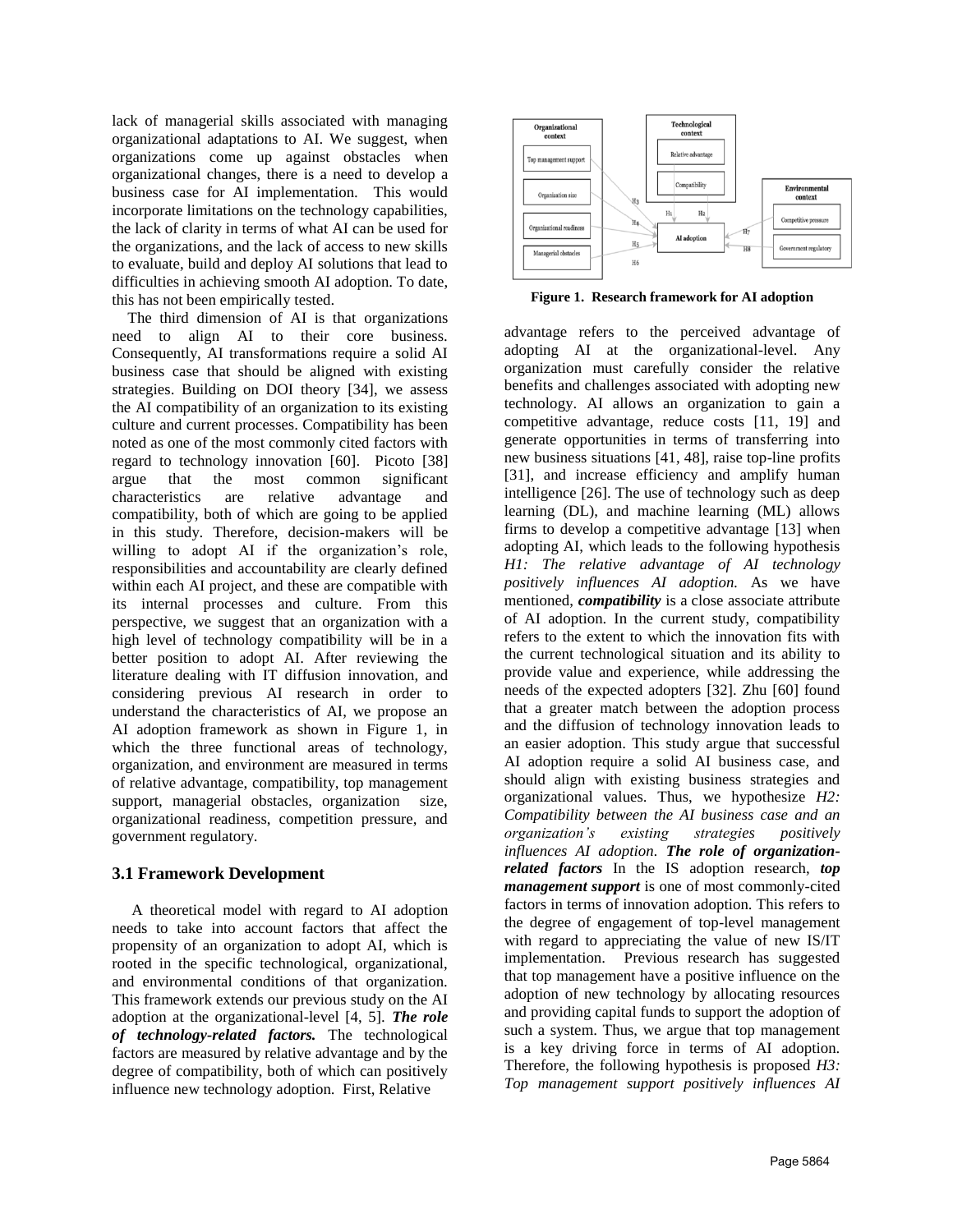*adoption. Organization size* is an important factor that affects the adoption of new innovation. Several studies have found that large companies tend to invest in AI faster at a scale more readily than other types of investments. We suggest that organization size relates to the organizational context that will directly affect the adoption of AI. Thus we hypothesize *H4: organizations size positively influences AI adoption. Organizational readiness* also play a critical role with regard to adopting AI [29]. A report from Narrative Science indicates that 59% of organizations that are skilled in big data also use AI technology [38]. As we described earlier, AI adoption implementations not only relates to the organization's technical readiness but also to the skill of its human resources. Thus, we suggest that the availability of AI expertise, data required to train staff in the use of AI, and technical knowledge, lead to the promotion of the diffusion of AI. Thus we hypothesize *H5: Organizational readiness positively influence AI adoption. Managerial obstacles* have been cited as some of the most critical factors for technology adoption decisions. Due to the novelty of AI adoption, investigating the barriers to such adoption at an early stage is challenging. Organizations in Australia continue to face many challenges in terms of the adoption and utilization of AI [26]. It has been argued that investigating the factors that obstruct the adoption of IS innovation is a central concern, because such an investigation can explain why an innovation that appears advantageous is not adopted [11]. This paper suggests that overcoming barriers of AI will lead to increased AI adoption, which in turn, leads to a higher degree of practice involving the use of AI. To address these barriers to AI, we hypothesize the need to test the effect of managerial obstacles to AI adoption: *H6 Managerial obstacles are negatively related to AI adoption. The role of environment-related factors*  For the adoption of AI, *Competitive pressure* is defined as "the degree to which a company is affected by competitors in the market" p 69. In the current study, competitive pressure refers to the threat of losing a competitive advantage with regard to the external environment, which motivates an organization to adopt a new innovation [2]. We suggest that the risk of losing a competitive advantage is one of the key drivers of AI adoption. Thus we hypothesize *H7: Competitive pressure has a positive influence on AI adoption.* Within the environmental context, *government regulatory* issue factor has been recognized as one of the factors that organizations need to consider [22] when adopting new innovation. Government regulatory issue activity is the assistance provided by a government for AI

adoption. Organizations can be persuaded to engage in AI adoption when a government provides an appropriate environment for such developments. According to our review of the literature, eighteen countries have been recognized as AI competitors and have established "AI strategies" at the government level. Therefore, this study enhances to the growing evidence of the importance of government regulations in guiding and supporting AI adoption. Thus we hypothesize *H8: Government regulations can have a positive influence on AI adoption.*

### **4. Research Methodology 4.1 Measurement and data collection**

To empirically test the proposed framework, we first conducted a comprehensive review of the literature, followed by a quantitative approach using a survey to collect data. A rigorous literature analysis of scholarly articles on technology readiness and AI was conducted. To assist cumulative research, items adopted and tested by previous research were used [23,35,49]. For managerial obstacles and organizational readiness factors items were designed specifically for this study by considering prior research [38, 54]. However, to the best of our knowledge, although the TOE has been applied in numerous IT adoptions at the firm level, none of the constructs used in these studies were focused on AI adoption. Therefore, a pre-test survey was performed to ensure the suitability of the items for measuring framework dimensions in the context of this study. Next, an online questionnaire using the survey software Qualtrics was used in this study to reach a large number of potential participants. Eight constructs (relative advantage, compatibility, top management support, organization size, organizational readiness, managerial obstacles, competitive pressure, and government regulatory) were operationalized as reflective of a total of 34 indicator items. A 5-point Likert scale, ranging from "I strongly agree" (5 points) to "I strongly disagree" (1 point) is used to measure these items and to collect most responses. The target participants are senior managers, particularly those who are immediately in charge of information systems in both private and public organizations in Australia. The online questionnaire was distributed by sending the survey link to potential respondents via the LinkedIn network using the snowball sampling technique. The aim was to attract a representative sample of Australian industry from various levels, backgrounds, gender and age groups, and from a wide geographical area. The use of the LinkedIn.com database provides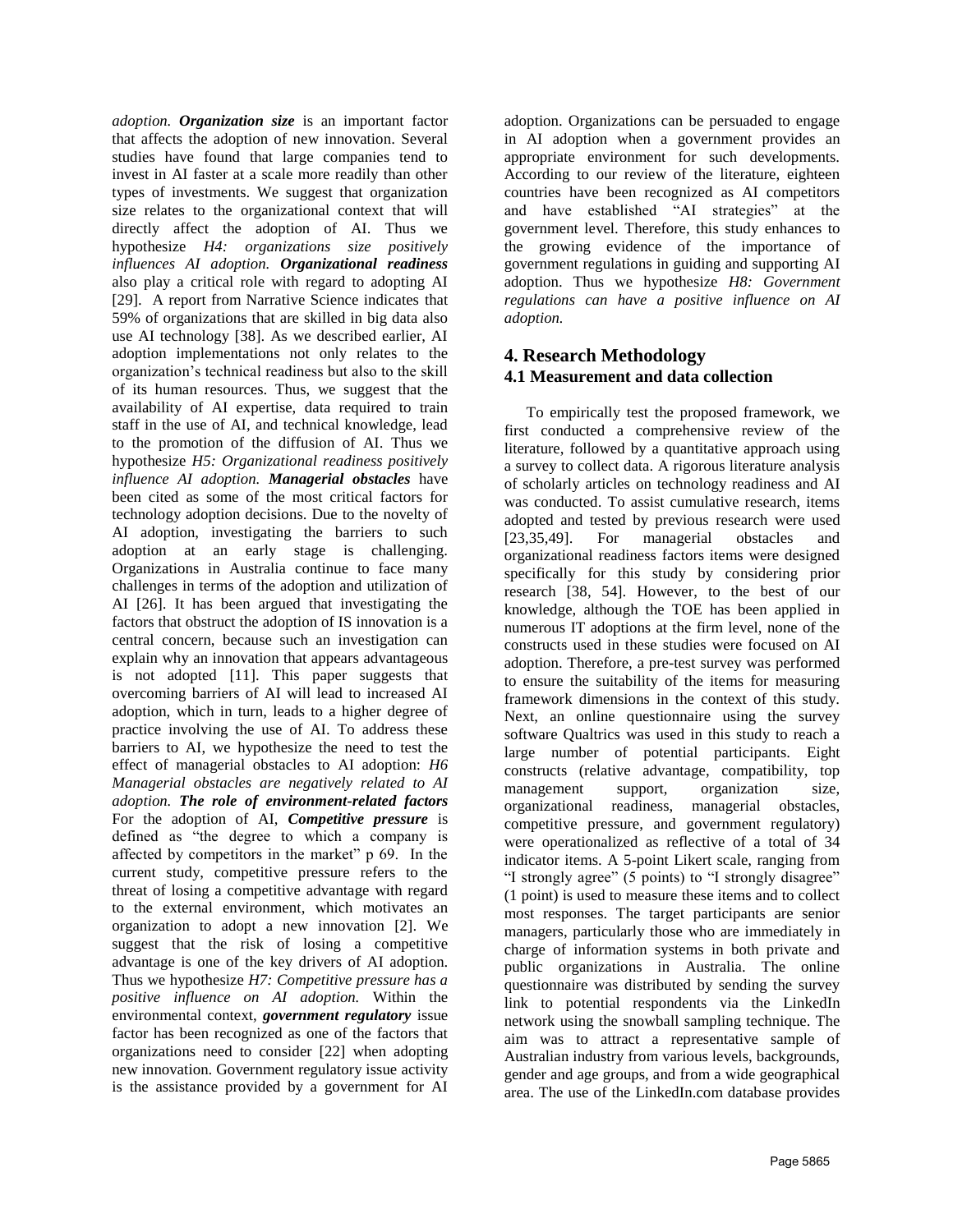benefits such as the potential to reach a large number respondent who are highly diverse in terms of their characteristics such as position, educational level and geographical location within Australia, thus enabling the outcomes to be more generalizable. In total, 1,150 invitations targeting all Australian industries were sent between 28 August 2018 and 28 October 2018. The number of responses collected from LinkedIn was 228 of which 20 included missing data. Eliminating these responses reduced the number of valid responses to 208, which is still acceptable as a valid sample in terms of informing the quantitative analysis [24].

 The sample represented a variety of industry backgrounds. The respondents worked primarily in large organizations, and (47%) worked in an organization with over 1000 employee, while 37.8% worked for companies with fewer than 200 employees. The respondents were from Information, Media and Telecommunications (37%), Education (8%), Health Care (8%), Financial and Insurance (8%), Manufacturing (6%), Public Administration and Safety (2%), and 26% were from other industries. Among the respondents, the majority held a position of middle-level AI specialist and IT manager (50%), 35.6% were IT executives (CIO, CEO), and the remainder were IT technical. These findings indicate that the respondents had sufficient knowledge to provide valid responses to survey questions. The organizations in the sample had different AI adoption status.

#### **4.2 Assessing the Measurement Model**

In order to examine and validate the measurement model, indicator reliability, composite reliability, convergent validity, and discriminant validity were assessed. Indicator reliability represents how much of the variance can be extracted from an item. To ensure indicator reliability, the factor loadings of all 35 measurement items were checked to ensure a value above 0.7 [24]. In this research, only three items (OS3, R4, and CP4) in the outer factors loading were below 0.7. Therefore, these items were omitted from the analysis. All the other items in Table 4 have a factor loading greater than 0.7, and satisfy the indicator reliability threshold. Composite Reliability (CR) and Cronbach's Alpha (CA) were estimated to assess the internal consistency reliability of the measurement model. The reliability of CR and CA are acceptable if their values are 0.7 or higher [24]. Both the reliability for CR and CA for all critical factors greatly exceeded the minimum acceptable values as shown in Table 4. Hence, all constructs have shown high levels of internal consistency reliability. Convergent validity is used to determine

the correlation between a measure and alternate measures of the same construct. In terms of all average variance extracted (AVE), as shown in Table 3, the value for all constructs is higher than 0.5 [17]. Thus, the discriminant validity of the square root of AVE should be greater than the correlations between the constructs [24]. Fornell and Larcker [16] suggest that the square root of the average variance must be more significant than its correlation with other constructs of AVE and should exceed the interconstruct correlations, indicating that all of the constructs satisfy the discriminant validity requirements.

**Table 3. Latent Variable Correlations**

|                                                                               | C                                                         | $\mathcal{C}P$ | <b>GR</b> | RА    | OR    | TМ    | МO    | OS   |
|-------------------------------------------------------------------------------|-----------------------------------------------------------|----------------|-----------|-------|-------|-------|-------|------|
| C                                                                             | 0.826                                                     |                |           |       |       |       |       |      |
| $\mathcal{C}P$                                                                | 0.648                                                     | 0.784          |           |       |       |       |       |      |
| <b>GR</b>                                                                     | 0.544                                                     | 0.457          | 0.764     |       |       |       |       |      |
| RA                                                                            | 0.608                                                     | 0.482          | 0.488     | 0.901 |       |       |       |      |
| OR                                                                            | 0.657                                                     | 0.626          | 0.322     | 0.434 | 0.872 |       |       |      |
| TM                                                                            | 0.726                                                     | 0.611          | 0.474     | 0.445 | 0.631 | 0.914 |       |      |
| МO                                                                            | 0.722                                                     | 0.655          | 0.466     | 0.493 | 0.602 | 0.631 | 0.809 |      |
| OS                                                                            | 0.456                                                     | 0.499          | 0.437     | 0.358 | 0.338 | 0.584 | 0.496 | 0.85 |
|                                                                               |                                                           |                |           |       |       |       |       | 4    |
| Notes: C: Compatibility, CP; Competitive pressure, GR; Government regulatory, |                                                           |                |           |       |       |       |       |      |
| RA; Relative advantage, OR; Organizational readiness, TM; Top management      |                                                           |                |           |       |       |       |       |      |
|                                                                               | support, MO; Managerial obstacles, OS; Organization size. |                |           |       |       |       |       |      |

**Table 4. Result of Measurement Model**

| Construct                                               | CA    | <b>AVE</b> | CR    | <b>Items</b>    | Loading |  |  |
|---------------------------------------------------------|-------|------------|-------|-----------------|---------|--|--|
| <b>RA</b>                                               | 0.923 | 0.814      | 0.946 | RA1             | 0.932   |  |  |
|                                                         |       |            |       | RA <sub>2</sub> | 0.921   |  |  |
|                                                         |       |            |       | RA3             | 0.837   |  |  |
|                                                         |       |            |       | RA4             | 0.915   |  |  |
| $\mathcal{C}$                                           | 0.843 | 0.684      | 0.868 | C <sub>1</sub>  | 0.803   |  |  |
|                                                         |       |            |       | C <sub>2</sub>  | 0.831   |  |  |
|                                                         |       |            |       | C <sub>3</sub>  | 0.868   |  |  |
|                                                         |       |            |       | C <sub>4</sub>  | 0.805   |  |  |
| <b>TM</b>                                               | 0.950 | 0.833      | 0.961 | TM1             | 0.929   |  |  |
|                                                         |       |            |       | TM <sub>2</sub> | 0.951   |  |  |
|                                                         |       |            |       | TM3             | 0.879   |  |  |
|                                                         |       |            |       | TM4             | 0.894   |  |  |
|                                                         |       |            |       | TM5             | 0.908   |  |  |
| <b>OS</b>                                               | 0.762 | 0.723      | 0.769 | OS <sub>1</sub> | 0.820   |  |  |
|                                                         |       |            |       | OS <sub>2</sub> | 0.880   |  |  |
| <b>OR</b>                                               | 0.723 | 0.723      | 0.821 | OR <sub>1</sub> | 0.793   |  |  |
|                                                         |       |            |       | OR <sub>2</sub> | 0.887   |  |  |
|                                                         |       |            |       | OR <sub>3</sub> | 0.917   |  |  |
| M <sub>O</sub>                                          | 0.744 | 0.722      | 0.801 | MO1             | 0.844   |  |  |
|                                                         |       |            |       | MO2             | 0.752   |  |  |
|                                                         |       |            |       | MO <sub>3</sub> | 0.756   |  |  |
|                                                         |       |            |       | MO4             | 0.801   |  |  |
|                                                         |       |            |       | MO <sub>5</sub> | 0.716   |  |  |
| CP                                                      | 0.793 | 0.614      | 0.790 | CP1             | 0.728   |  |  |
|                                                         |       |            |       | CP <sub>2</sub> | 0.798   |  |  |
|                                                         |       |            |       | CP3             | 0.810   |  |  |
|                                                         |       |            |       | CP5             | 0.797   |  |  |
| <b>GR</b>                                               | 0.825 | 0.584      | 0.75  | GR1             | 0.764   |  |  |
|                                                         |       |            |       | GR <sub>2</sub> | 0.833   |  |  |
|                                                         |       |            |       | GR <sub>3</sub> | 0.709   |  |  |
|                                                         |       |            |       | GR4             | 0.786   |  |  |
|                                                         |       |            |       | GR5             | 0.722   |  |  |
| Note: Insignificant factors were dropped (OS3, R4, CP4) |       |            |       |                 |         |  |  |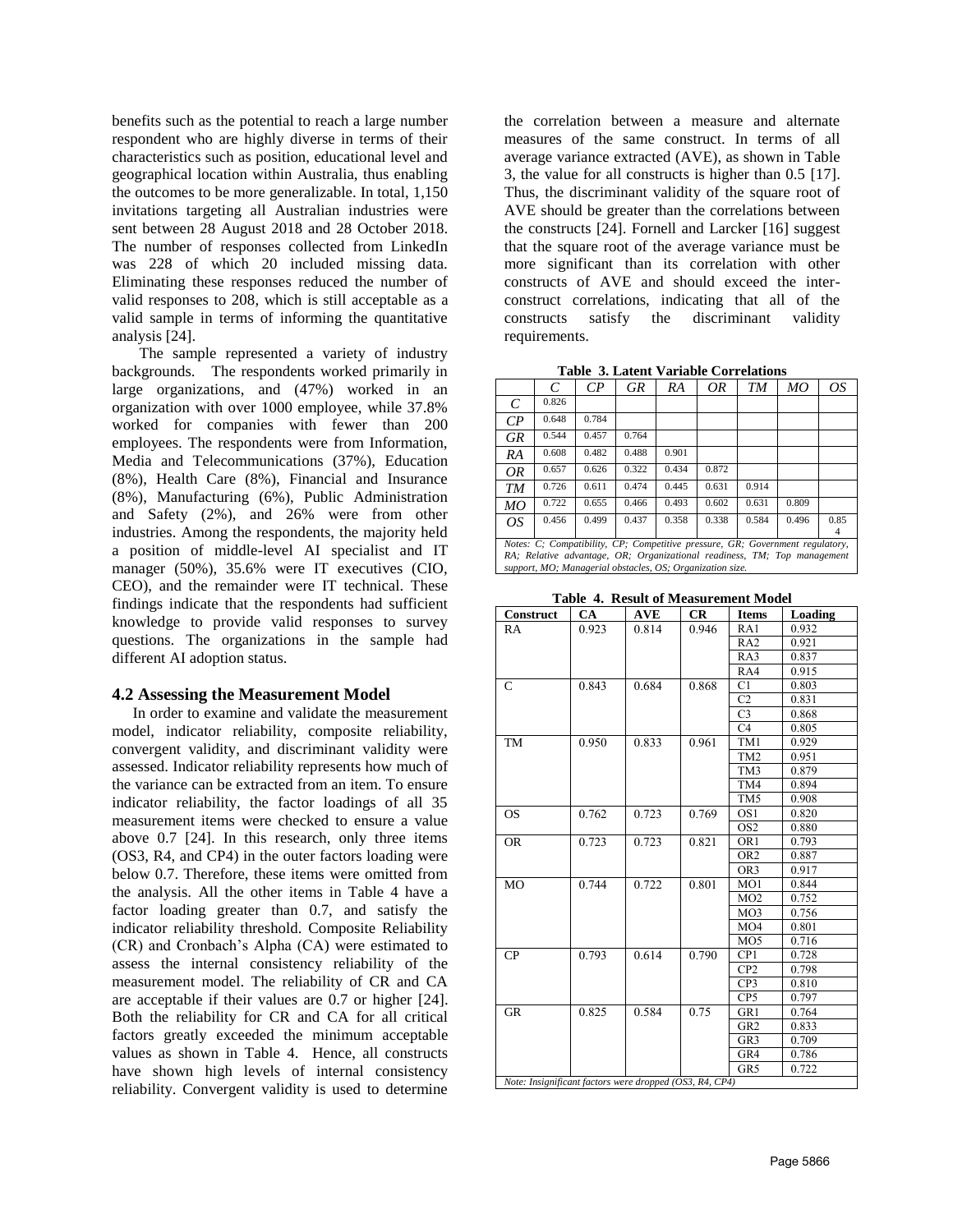#### **4.5 Assessing the Structural Model**

 An assessment of the structural model evaluation was conducted to test the hypothesized relationships. The structural equation model SEM-PLS was then used to assess the structural model. In order to examine and validate the measurement model, path coefficients, the coefficient of determination, and predictive relevance were assessed. The path coefficients method represents the relationships between the constructs. As shown in Table 5, the outcome for the path analysis shows that five hypotheses (H1, H2, H3, H5, H6,H8) constructs have significant paths leading to the endogenous variable while two hypotheses (H4 and H7) were rejected (path coefficients  $< 0.20$ ). The value of R2 represents the coefficient of determination (R2) and the effect size (f2) indicates the amount of variance in the endogenous construct as explained by all exogenous constructs. According to [16], results with a value greater than 0.67 are "substantial", 0.33 are "moderate" and 0.19 are "weak". Our finding shows that R square value is  $= 0.893$ , which can be considered as indicating substantial predictive accuracy. Finally, [16] describes f2 values above 0.35 as "large", those from 0.15 to 0.35 as "medium", those from 0.02 to 0.15 as "small" and those less than 0.02 as "weak". The f2 of (TM, RA, and C) on the endogenous construct is large and the f2 of OS is small (less than 0.02), while the f2 of CP and GR on the endogenous construct is less than 0.02 (no effect size), [24].

| Hypothesis                       | Std.     |        |        | Decision      |  |  |
|----------------------------------|----------|--------|--------|---------------|--|--|
|                                  | Beta     | Values | Values |               |  |  |
| $H1:RA \rightarrow AI$           | 0.283    | 7.269  | 0.00   | Supported***  |  |  |
| $H2: C \rightarrow AI$           | 0.361    | 8.406  | 0.00   | Supported***  |  |  |
| $H3:TM \rightarrow AI$           | 0.481    | 15.893 | 0.00   | Supported***  |  |  |
| $H4:OS \rightarrow AI$           | $-0.046$ | 1.586  | 0.368  | Not Supported |  |  |
| $H5:OR \rightarrow AI$           | 0.144    | 7.014  | 0.010  | Supported*    |  |  |
| $H6:MO - > AI$                   | 0.244    | 8.235  | 0.001  | Supported***  |  |  |
| $H7:CP \rightarrow AI$           | $-0.013$ | 0.486  | 0.749  | Not Supported |  |  |
| $H8:GR \rightarrow AI$           | 0.218    | 9.463  | 0.000  | Supported***  |  |  |
| Note: *p<0.10 **p<0.05 ***p<0.01 |          |        |        |               |  |  |

**Table 5. Results of Direct Effects**

### **5. Discussion**

 Given that AI adoption is still at the early stages in term of theoretical foundations, one purpose of this study was to study AI adoption from an organizational perspective. With regard to organizational context, the findings indicate that top management support has emerged as one of the strongest determinants of AI adoption. The outcomes obtained in this study parallel those of the studies conducted by [24, 60], which indicate that top

management commitment has a significant positive influence on new technology adoption. In addition, our findings show further evidence of role that individuals play when it comes to AI adoption. The significance of organizational readiness suggests that technological capabilities such as technology infrastructure, data structure and human capital, are critical for determining whether or not an organization adopts AI. The results indicate that an organization with a higher level of readiness tends to achieve a greater degree of AI adoption. As we mentioned, there are organizations that have initiated to building their human resources such as Google, Amazon, IBM, Apple and others that are capable of working in sync with AI technologies [11]. Consistent with [38] organizations that have already adopted technology such as the use of big data, and have more IT resources, have a higher level of AI adoption. Thus, trying to build hybrid capable skills to supplement the Artificial Intelligence technologies is also one of the characteristics of AI adopters. This could be explained in the case of Australian organizations by suggesting that they may have possessed sufficient related knowledge to overcome AI barriers. Future research could investigate how organizations leverage related knowledge to further AI implementation. Remarkably, this research found that the influence of organization size on AI adoption has not been supported at a statistically significant level. These results are inconsistent with those of [24] who found that organization size had a positive effect on AI and on the adoption of new innovations. Our results reveal that to understand AI adoption better is not sufficient to used organization size as an influential factor. This could be explained by the emergence of smaller technology-inspired start-up companies. Also, large organization s may be burdened by structural inertia, possibility due to having multiple levels of bureaucracy. This study indicates that AI adoption is not a phenomenon dominated by large organization. These findings is especially important for SMEs who think organization size limits them in terms of benefitting from AI.

With regard to the technological context, the findings show that both technological components (relative advantage and compatibility) directly influence AI adoption. Relative advantage was found to be the second most significant determinant influencing an organization's AI adoption. As theorized earlier, a relative advantage for AI technology positively influences AI adoption. It allows organizations to recognize the various ways that AI will improve work performance and be advantageous as a result. The relative advantage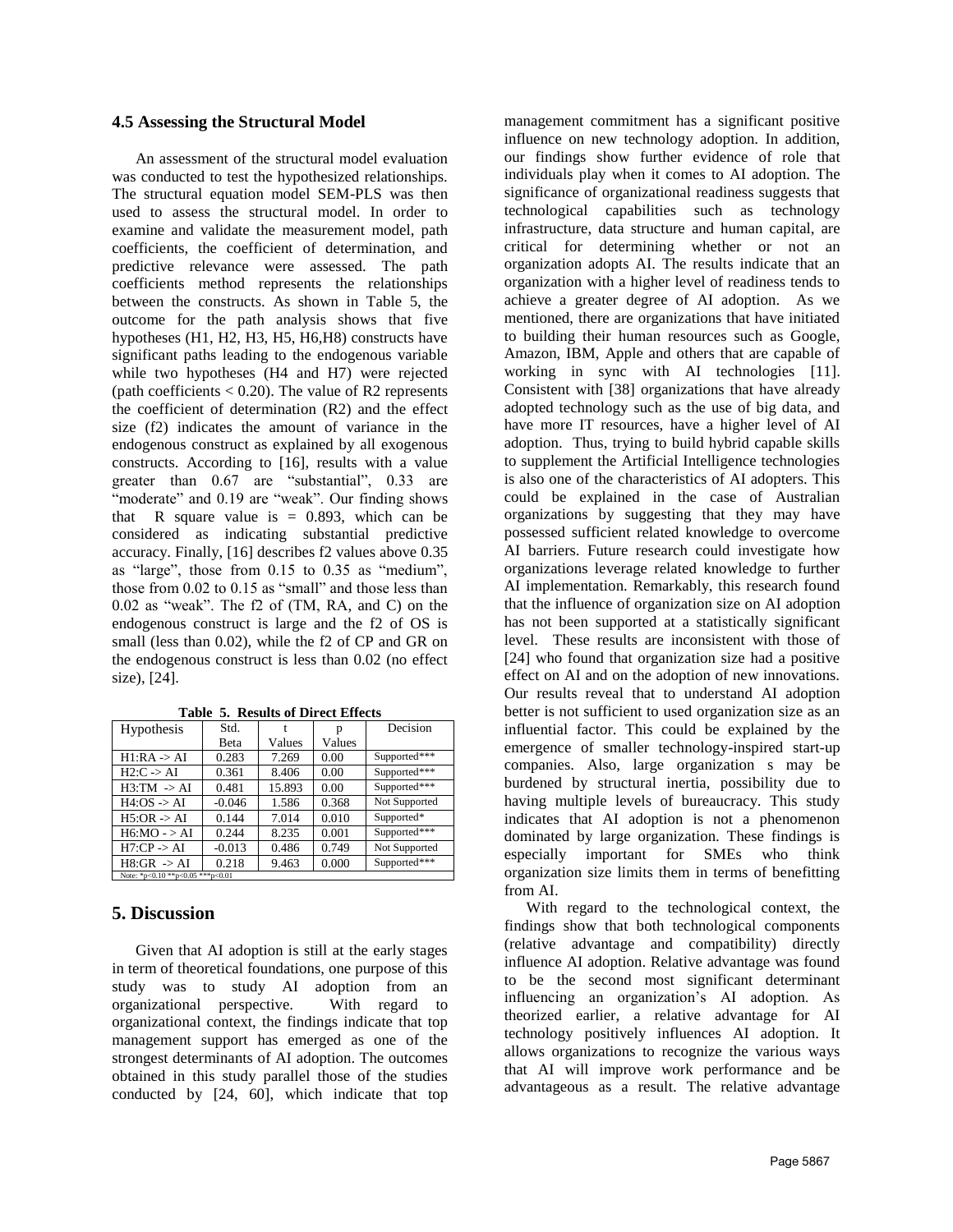provided by AI leads to advantageous organizational features such as improved work performance, increased productivity, and increased work effectiveness. Second, the results in terms of compatibility show a positive relationship with regard to AI adoption. This result is in line with other studies with regard to technology adoption [29, 60]. This indicates that Australian organizations have the necessary resources and clear strategies when it comes to handling AI, which indicates that their processes are compatible with AI advantages.

In addition, with regard to the environmental context, the results of this study confirm that government regulatory issues have a positive influence on AI adoption. Government regulatory activity is the assistance provided by the government with regard to AI adoption. Organizations can be persuaded to engage in AI adoption when the government provides an appropriate environment for such a development. Although AI has been used and deployed at government, industrial and personal levels, it is argued that this involves complex issues in relation to government regulations [41]. Finally, despite competitive pressure being recognized in the traditional innovation literature as a driver of technology adoption [37], this research found that the influence of competitive pressures on AI adoption has not been supported at a statistical level. Competitive pressure represents the threat of losing a competitive advantage to adopt AI as a result of not adopting AI. Unlike other IT/IS technologies, AI is both a relatively 'old' technology and a relatively 'new' one with emerging trends and applications and presents organizations with significant challenges. As we mentioned, AI innovation involves a high level of technical, recourses, top management involvement, and organizational uncertainty, which can lead to unpredictable developments. Thus, if the level of barriers is too high to entry organizations will not feel competitive pressures. Another explanation, Australia organizations may face immediate limitations and may perhaps wrongly assume that time is on their side or they may face capability issues that prevent them from joining the AI race. Organizations face regulatory requirements and reputational concerns behind every decision they make. Clearly, with AI, the rules of the game are changing their past reputation in terms of success rates and higher risks may mean that organizations are not that worried about losing competitive advantage in this aspect [11]. Furthermore, Australian organizations will still need to understand what AI does and create a strategy for its adoption. This outcome in line with parallel MIT Sloan Management report stated that 80 % of top

management ware not sure what to expect from AI or how it fits into their business model [41]. These findings show that AI presents many of the same issues and challenges as other innovations; however other challenges such as uncertainty of AI capability and business value have distinguished it from other digital technologies. Therefore, future research could also collect more data in this respect to provide an even richer understanding of this phenomenon.

## **6. Limitation and Future Work**

There are limitations to this study as follows. First, due to the multi-disciplinary knowledge required for this research, a trans-disciplinary research approach is suggested. Thus, we draw in DOI and TOE to describe the relationships in the AI adoption framework. However, the theories we employ do not fully allow organizational conclusions in terms of causality. Future research could explore the hypotheses and revisit them using a qualitative approach to gain a deeper insight into the problem. A qualitative study (e.g. case-based) might provide more insight into how the TOE factors influence AI adoption, and also how these factors interact with each other. This will enable the problem to be examined from various perspectives, as well as providing a more in-depth understanding of the problem. Second, our study focuses on AI adoption in an Australian context. For example, previous research has shown North America to be more open to AI than other parts of the world. Future research is thus required to investigate what causes these differences. Furthermore, as AI technology is currently in the early stage of adoption on the part of organizations, future research could examine the AI implementation (post-adoption) stage, when this phenomenon has become more mature.

Despite its limitations, our study makes key contributions in terms of both theoretical and practical points of view as well as opening interesting future research opportunities. The current study provides novel insights into the underlying factors that explain the factors specific to AI which impact an organization's aim to adopt AI. This contribution starts with a definition of AI from the discipline of IS and organizational perspective. Furthermore, this research contributes to the existing body of knowledge with regard to technology adoption. This study combines established theories and in-depth research literature in AI to provide an extended framework. As we have shown in the literature review, little research has been done to understand what factors influence organizations to adopt AI. This study, therefore, supports the organizational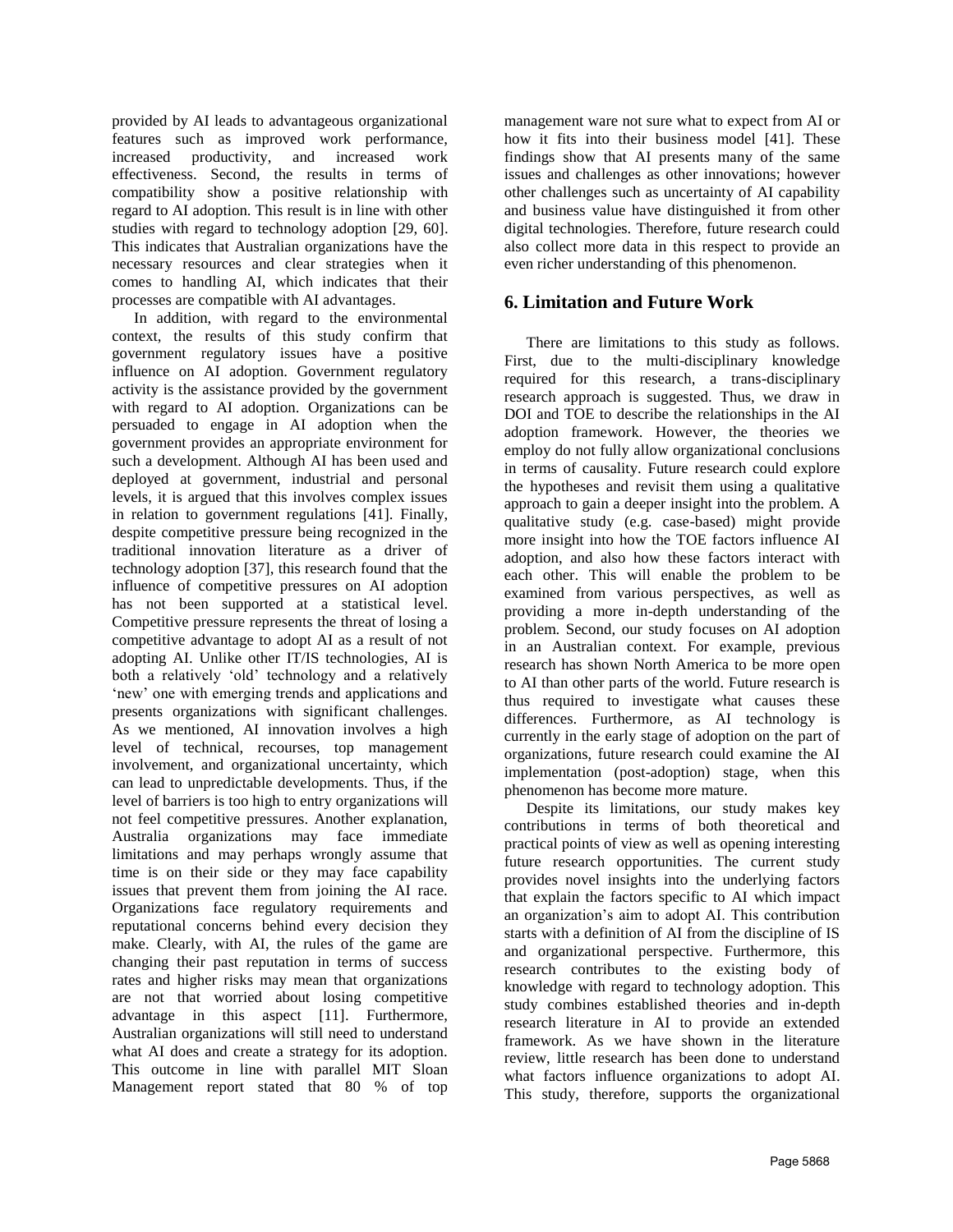context and innovation characteristics that determine AI adoption. The findings confirm that IS theories (TOE and DOI) as a theoretical foundation, as embedded in the AI adoption framework, can bring deeper understanding of successful adoption of AI at the organizational-level. Combining these theories could be useful to researchers when it comes to studying new innovations at the organizational- level. Second, we have discovered and validated three new factors (digital maturity, managerial obstructions and business cases) which influence the adoption of AI at the organizational-level. Although we adapted these factors from previous research [24, 34], we hypothesized and operationalized them from a process standards point of view [53]. The result of these factors is statistically significant in terms of both the path coefficient and t-value effect on AI adoption. Besides, the combination of those two perspectives – the theoretical aspects of IS innovation and the AI dimensions - allows a structured demonstration of the fields for further potential research. Our results provide a number of implications for practice. First, the present study proposes that the AI adoption framework can be appropriately used to help Australian organizations to prepare to adopt AI, and may use to overcome the issues and challenges associated with such a process. Second, we provide support that would help overcome the managerial obstacles to the adoption of AI that directly influence such adoption. As we have stated, although the significant benefits of AI are recognized and acknowledged by organization s, the concerns associated with having lack of leadership support and a lack of clarity as to which aspects of AI can be used, have hindered AI adoption on a widespread basis.

### **7. Conclusion**

 This research represents an early investigate of AI adoption at the organization level using wellestablish theories into a new innovation. Our study offers a starting point for future research on why and how organizations implement AI. It can be used as a starting point for future research in different directions with regard to AI adoption. This contribution has shown the need for providing guidance and tools with which to examine the concept of AI adoption. Using the limitations identified the level of abstraction offers an overview of the potential directions for such research.

#### **8. References**

[1] A. C. S. (ACS). "AI: Australia Falling Behind: Other Countries have already implemented laws."

https://ia.acs.org.au/article/2017/ai--australia-fallingbehind.html.

[2] Alphabeta. The Automation Advantage: Strategy and Economics. AlphaBeta, Technical Report, 2-40. https://www.alphabeta.com/wpcontent/uploads/2017/08/Th e-Automation-Advantage.pdf). 2018..

[3] A. Agrawal, J. Gans, and A. Goldfarb, "Economic Policy for Artificial Intelligence," Innovation Policy and the Economy, vol. 19, no. 1, pp. 139-159, 2019.

[4] S. Alsheibani, Y. Cheung, and C. Messom, "Artificial Intelligence Adoption: AI-readiness at Firm-Level," Artificial Intelligence, vol. 6, pp. 26-2018, 2018.

[5] S. A. Alsheibani, D. Cheung, and D. Messom, "Factors Inhibiting the Adoption of Artificial Intelligence at organizational-level: A Preliminary Investigation," 2019.

[6] F. A. Batarseh and R. Yang, Federal Data Science: Transforming Government and Agricultural Policy Using Artificial Intelligence. Academic Press, 2017.

[7] J. Becker, R. Knackstedt, and J. Pöppelbuß, "Developing maturity models for IT management," Business & Information Systems Engineering, vol. 1, no. 3, pp. 213-222, 2009.

[8] J. Benitez-Amado and R. M. Walczuch, "Information technology, the organizational capability of proactive corporate environmental strategy and firm performance: a resource-based analysis," European Journal of Information Systems, vol. 21, no. 6, pp. 664-679, 2012.

[9] D. Bollier, "Artificial intelligence comes of age. The promise and challenge of integrating AI into cars, healthcare and journalism," Washington, DC: The Aspen Institute, 2017.

[10] M. Bradford and J. Florin, "Examining the role of innovation diffusion factors on the implementation success of enterprise resource planning systems," International journal of accounting information systems, vol. 4, no. 3, pp. 205-225, 2003

[11] E. Brynjolfsson and A. Mcafee, "The business of artificial intelligence," Harvard Business Review, 2017.

[12] J. W. Creswell, A concise introduction to mixed methods research. Sage Publications, 2014.

[13] T. H. Davenport and R. Ronanki, "Artificial intelligence for the real world," Harvard business review, vol. 96, no. 1, pp. 108-116, 2018.

[14] T. De Bruin, R. Freeze, U. Kaulkarni, and M. Rosemann, "Understanding the main phases of developing a maturity assessment model," 2005.

[15] P. Evans and A. Gawer, "The Rise of the Platform Enterprise: A Global Survey," 2016, vol. 1.

[16] C. Fornell and D. F. Larcker, "Evaluating structural equation models with unobservable variables and measurement error," Journal of marketing research, vol. 18, no. 1, pp. 39-50, 1981.

[17] A. Fink, How to ask survey questions. Sage, 2002.

[18] Gartner, "The Road to Enterprise AI," 24 May 2017, vol.1.[Online].Available:https://www.gartner.com/imagesr v/media-products/pdf/rage\_frameworks/rage-frameworks-1-34JHQ0K.pdf

[19] Gartner, "Applying Artificial Intelligence to Drive Business Transformation: A Gartner Trend Insight Report," 29 August 2018, vol. 1. [Online]. Available: https://www.gartner.com/doc/3792874?ref=ddisp